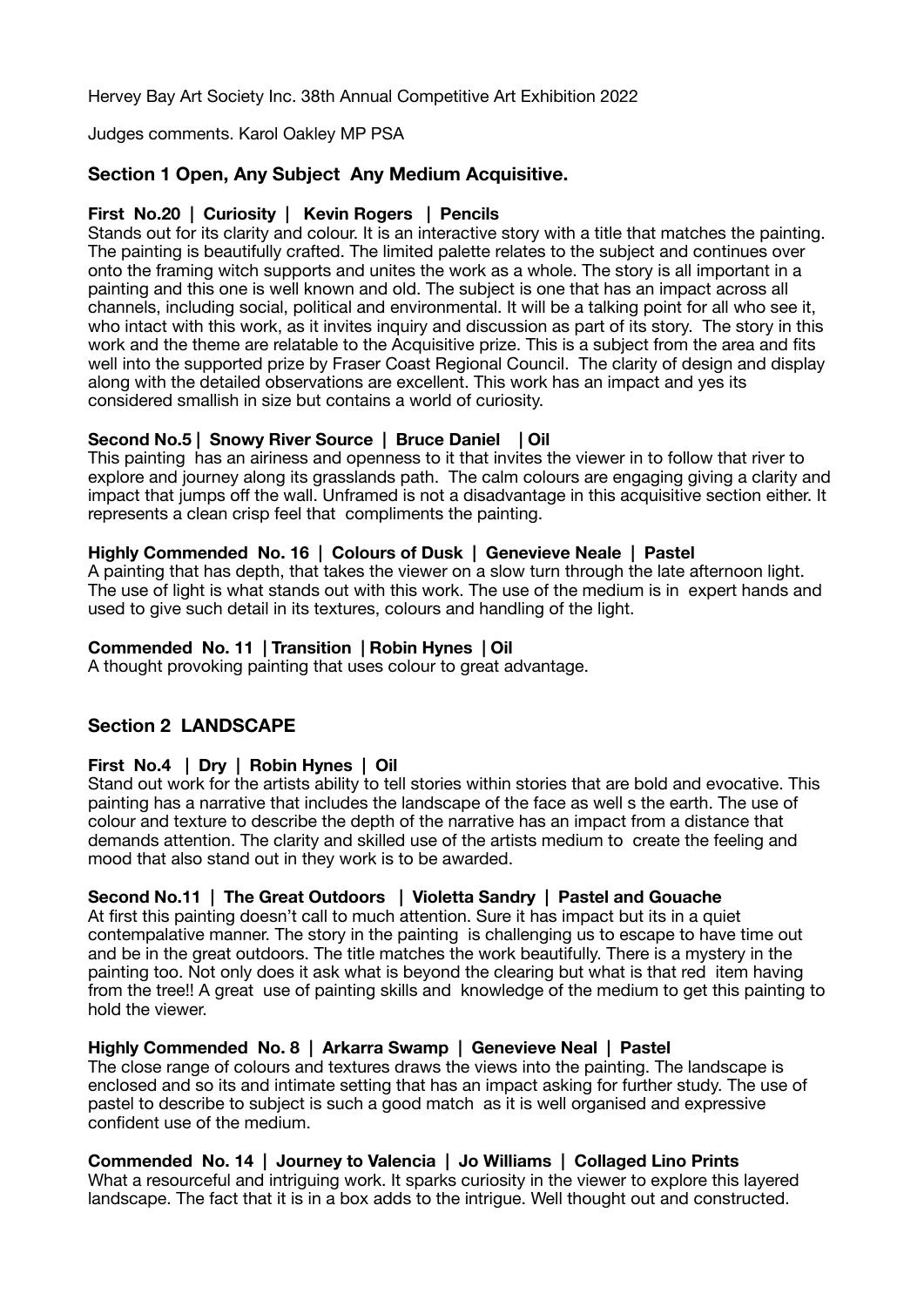# **Section 3 SEASCAPE**

## **First No. 04 | A Deserted Tassie Beach | Chris Blake | Oil**

Unusual outlook for a seascape is the reason this won first place. As well as the confident use of the medium to deliver and impact. The composition leads us in with strong colour and shadow as the doorway to this special painting. We can see that there is more to come, to explore. This painting has a strong visual impact that grabs attention from across the room. A title is as much a part of the painting as is the frame and this work uses both really well. The artist shows an excellent use and knowledge of the medium. The painting has a clarity of light that combined with the colour observations makes this a winner.

## **Second No.13 | Sea Through Grass | Genevieve Neale | Pastel**

Another great use of composition, in the different outlook/view for a stand out painting. It has the feeling of being a kid again and hiding in the grass playing in the dunes. This artist has used the medium with skill, accentuating the mediums' unity with the support to create an unusual and expressive story. The colour combinations create a softness that gives clarity and makes this work so engaging. Skilled handling of the medium and painting tools.

## **Highly Commended No. 12 | Seascapes Burrum Heads | Lynn Munn | Pastel**

The choice of a vertical view (portrait shape painting) shows off the light and the colour in this work. It acts as a leadin to the sky with the boat as a motif to establish place with a flow that is part of the time of day and the story. Good use of the medium to show texture and movement.

#### **Commended No. 14 | On the Murray art Mannum SA | Kevin Rogers | Pencils**

Strong colour handled confidently makes this work stand out. The painting tools are well utilised showing a command of skill and knowledge which give the clarity and impact to a this work.

## **Section 4 Australian Flora And Fauna.**

## **First No. 14 | Nankeen night Heron | Paul Neale | Pastel**

A standout work with impact that jumps off the wall. This painting has a clarity that separates the bird from the background in that it stands out while not being seperate to its environment. The expert use of colour and clarity makes this separation a deliberate part of the painting. It's no accident and all the more strong for it. This artist has an excellent use of and knowledge of their medium to be able to craft a painting that demands such attention. The story of the bird in action is one of wondering which engages the viewer to want to know the rest of what happens!

#### **Second No. 13 | Jak-kul-yak-kul | Will Hazzard | Acrylic**

Big, bold and confident this painting is a stand out full of impact that grabs and holds the viewers attention. This work has a story that is engaging and asks for a conversation to start. The clarity of colour and light is contrasted so well against the flat black background. It is the textural component of the work that holds so much appeal and keeps the viewer looking for the variety of shapes, tones and colours. This artist uses the canvas so well on the composition, balancing the space effectively to show off the subject.

#### **Highly Commended No. 03 | Preening Time | Ann Beach | Pastel**

The birds are front and centre of the composition which is unusual but works in this painting. The action and direction of movement between the birds links them well. This painting has so much to view and to follow as the attention to detail is impactful.

#### **Commended No.9 | It's Swooping Time I Michelle Evans | Acrylic**

A painting that stands out with a message in the title and in the use of colour. The red warning in the background of this iconic bird has a story and clarity. Well designed and not overly detailed so that it gets attention but not overburdened with painting techniques.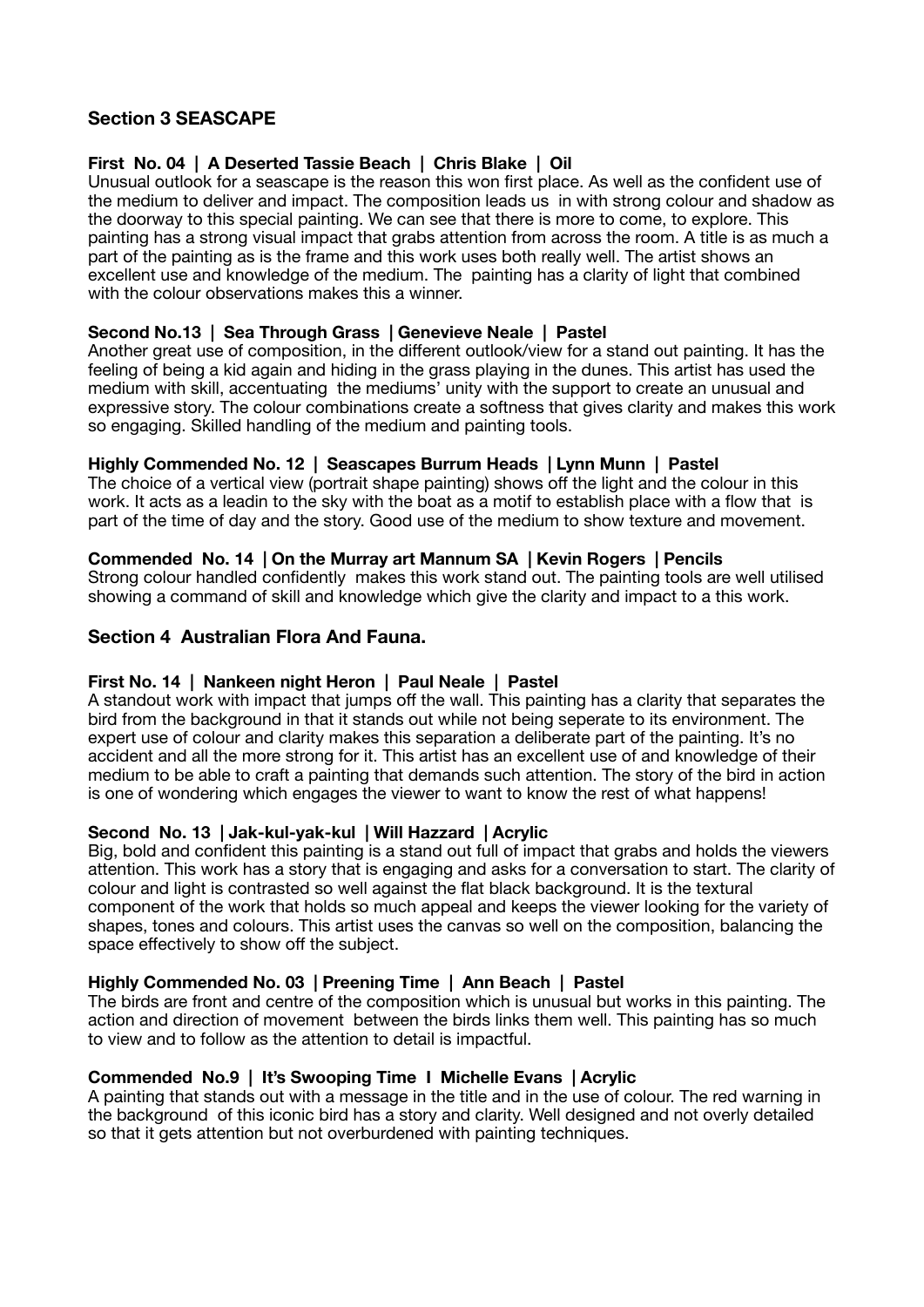# **Section 5 Figurative and Portraiture**

# **First No. 12 | Allen Mac | Carole Rowe | Charcoal**

A stand out work for its use of charcoal as a drawing medium for this subject. The artist has sort our all the nuances of light and dark to give this work clarity and impact. There is a story of mystery showing and amongst the other entries this one has a feeling of dignity and resect for the sitter. While not painting tools this is important ti the narrative of the work. The craft used in this work is quite good, not expert, but more than makes up for in the way it moulds the sitter, so that we see him, he stands out.

# **Second No.06 | George and His Many Shirts | Michelle Evans | Acrylic**

This work has a great presence in that it is engaging and there is that feeling of excitement radiating from the subject. The use of warm colours even in the cool areas pushes that sunny feeling of happy which adorns an undercurrent of excitement. Painting craft skills are well considered here making a work with impact that is crisp and clean. Less is More here.

# **Highly Commended No. 09 | Gurrumul | Warwick Lambert | Acrylic**

Composition is a winner in this work. Having the subject enlarged in a small place draws attention. The use of such vivid colour creates an impact, an awareness ,which makes us look again at the sitter and engage.

# **Commended No. 5 | Lilly | Sue Draney | Oil**

Every part of this composition is about the sitter, about the child . It is also about the story that she is involved in. Clever use of colour to get attention to the painting with a luminosity of skin tones that stand out.

## **Section 6 ABSTRACT**

## **First No. 1 | Cresendo | Rosemary Anderson | Mixed Media**

A well thought out work that flows and tells a story by title and design. This has a clarity of colour and pattern which leads into a journey that is expressive. Each time it is viewed there is more to see, as we are pulled back to it for its elusiveness and subtlety. The painting shows that the artist has a great working knowledge of the media and know how to use it to effect. The use of a duller background has given added strength to the visual impact, allowing the definite patterns to show of their texture.

# **Second No. 11 | Complex Notions | Colin Hutchinson | Acrylic**

This painting has a light and impact that goes 'boom' when first seen. Wonderful clarity and use of the medium to show texture that supports the subject and the story. The vinaigrettes of abstraction engage and pause one for further contemplation. A good understanding of colour and the medium creates a mood of wonder.

# **Highly Commended No. 8 | Yellow hibiscus | Kaye Higginson | Acrylic**

Detailed, colourful and nicely abstracted this still life works. The device of picture in picture gives dimension and depth too. Visual impact is strong and engaging.